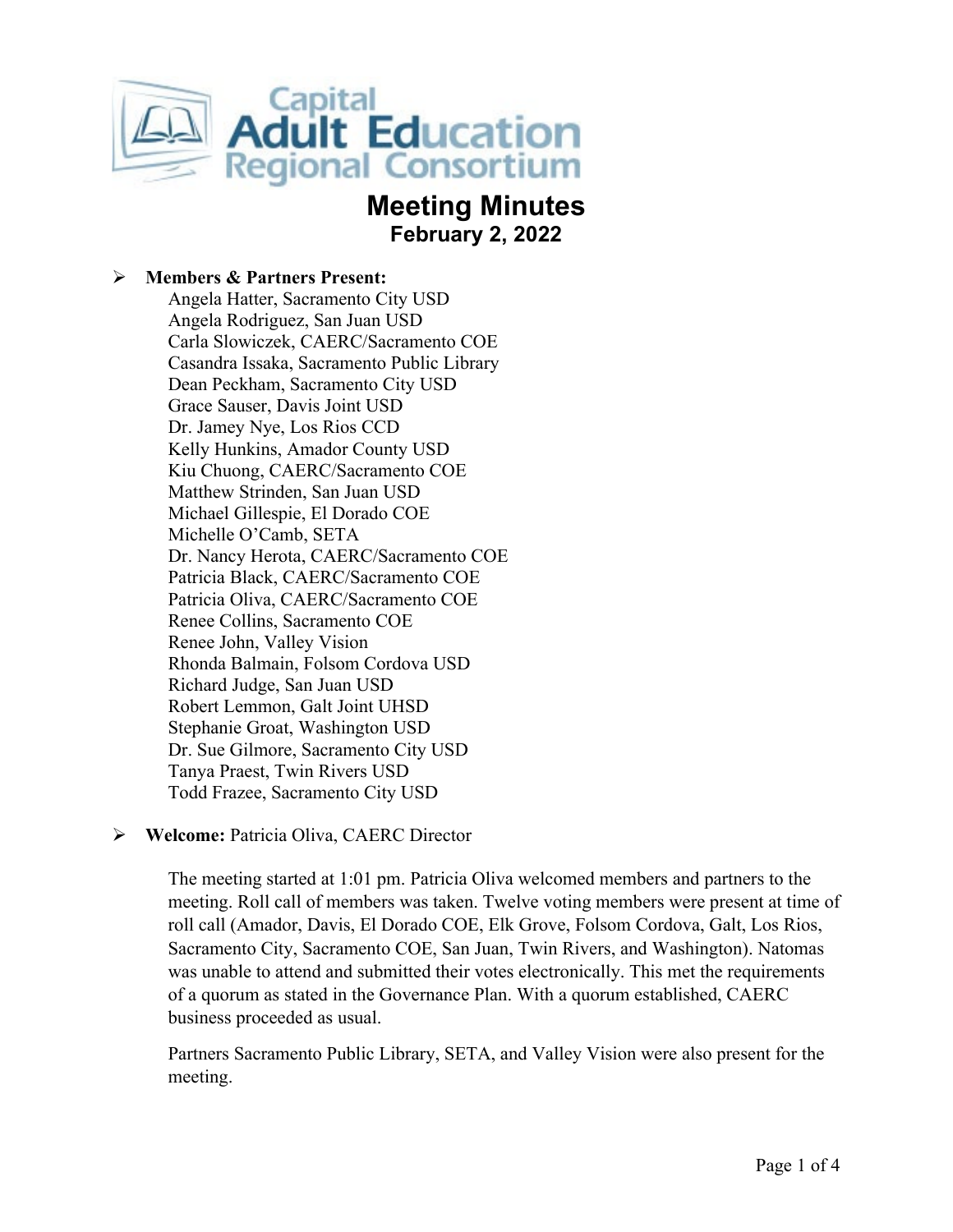# **Approval of February 2, 2022 Meeting Agenda**

- The agenda for the February 2, 2022 meeting was reviewed.
- On a motion by Sue Gilmore and seconded by Tanya Praest the February 2, 2022 agenda was approved (16 in favor, 0 against). [Natomas submitted their vote electronically in favor of approving the agenda.]

# **Approval of January 5, 2022 Meeting Minutes**

- Minutes from the January 5, 2022 Consortium meeting were reviewed.
- On a motion by Sue Gilmore and seconded by Grace Sauser, the January 5, 2022 minutes were approved (16 in favor, 0 against). [Natomas submitted their vote electronically in favor of approving the agenda.]
- Approved January 5, 2022 minutes will be posted on the CAERC website at www.caerc.org

### **California Adult Education Program Updates and Deliverables**

- February 28, 2022 Preliminary Allocations for 2022-23 and 2023-24 released by this date
	- o CAERC's allocation amount is \$13,137,011 and includes a proposal for a 5.33% COLA for adult education.
- March 1, 2022 Member Expense Report due in NOVA (This is the state deadline.)
	- o The CAERC deadline to turn this report in is January 28, 2022. This allows CAERC enough time to reallocate funds if needed.
- March 31, 2022 19/20, 20/21-, and 21/22-Member Expense Report certified by Consortia in NOVA
- March 31, 2022 End of O3

# **Select Topics**

# **Special Projects Presentation**

- Angela Hatter, Dean Peckham, and Todd Frazee presented on their regional manufacturing training center that was partially funded by CAERC Special Projects. The training center started with a pre-apprenticeship program and has grown over the past 18 months. They now offer forklift classes in addition to the pre-apprenticeship program and are planning to offer a manufacturing technician program.
- The investment by CAERC totaled \$199,510. This allowed Charles A. Jones (CAJ) to hire a teacher and purchase new machinery for the center. It positioned the Regional Manufacturing Training Center (RMTC) to benefit through leveraged funding by allowing facilities upgrades, curriculum development, and expansion. Other funding was provided by SETA Regional Planning Initiative (\$160k), City of Sacramento Cares (\$260k), and California Mobility Center (\$85k).
- The CAERC Special Projects funding also allows for additional industry programing. CAJ just finished a pilot for IET Manufacturing Pre-Apprenticeship. They will be launching the full program in March. They were able to participate in the first Manufacturing Apprenticeship – CNC Machining with SVMA. A 1080-hour Manufacturing Technician program was developed and approved by the national COE accrediting agency. They are hoping to launch this program by the summer of 2022, and it will be eligible for federal financial aid.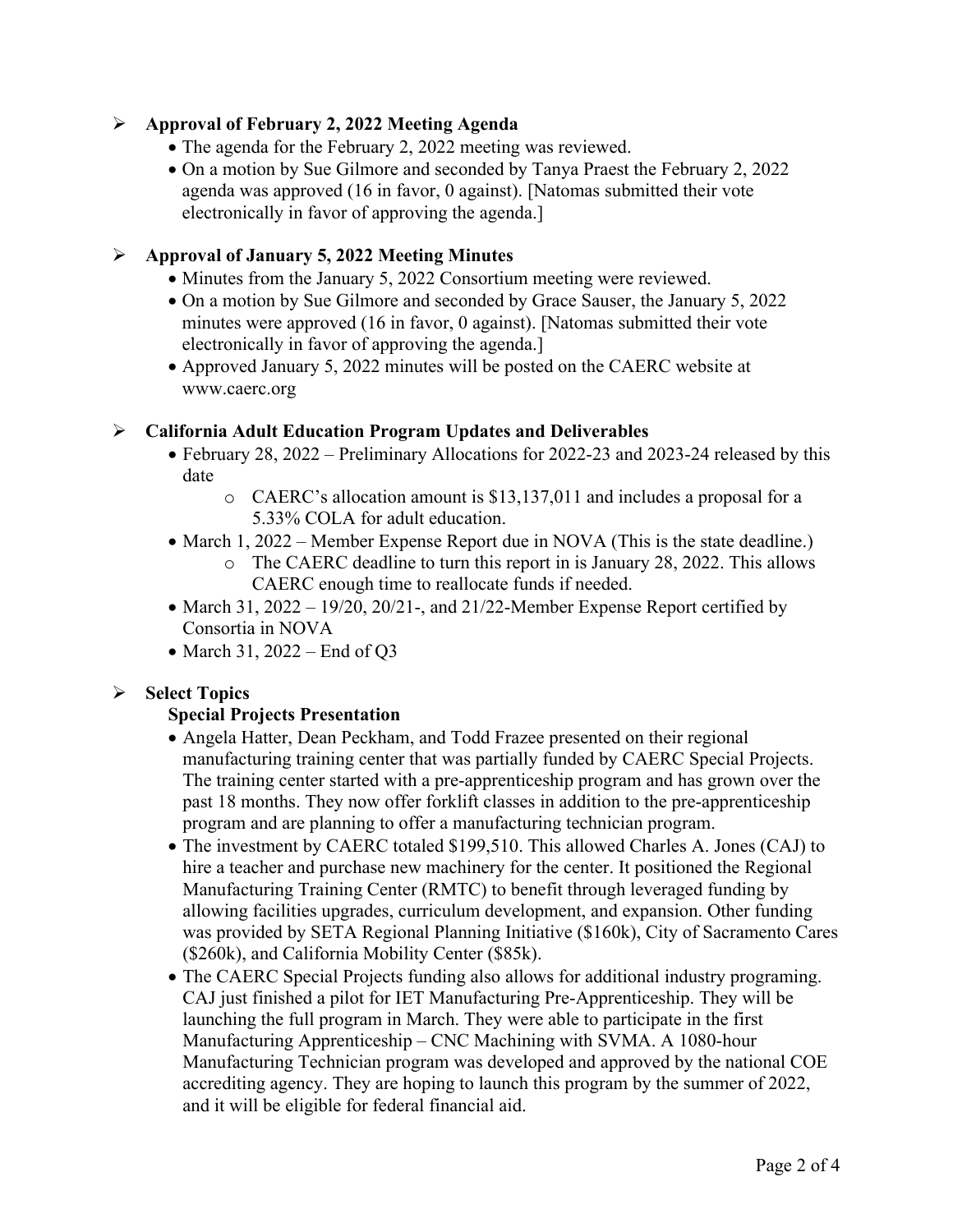- CAJ has numerous partners for the training center which has allowed for additional grant funding, student placement with local manufacturers, and externship opportunities during the COVID-19 shutdown.
- The 90-hour Pre-Apprenticeship program includes certified manufacturing associate training (31 hours), Cal/OSHA 10 safety training (13 hours), forklift operator training (6 hours), and manufacturing lab (40 hours).
- A new Manufacturing Technician class will be starting Summer 2022. This class includes: 1,080 hours of training with curriculum aligned with SME Certified Manufacturing Technologist (CMfgA); 12 training units based on industry specific certification standards; a capstone project in the student's area of focus; community college and apprenticeship articulatio; and federal financial aid will be available.
- Other programs coming soon include a sewn products class and pathway and a quality control – continuing education training.
- Despite enrollment being low due to COVID-19 they have had 63 forklift certifications, 57 OSHA-10 certifications, 44 Tooling U completions, and 12 SME CMfgA certifications. A total of 68 students have been served to date including 7 forklift only students.
- The \$199,510 special projects funding was spent on 4 categories: classroom supplies (\$20,837), machine tools and materials (\$20,246), new CNC machine (\$64,623), and teacher salary and benefits (\$93,804).

# **CAERC Shared Fiscal and Budget Policy**

• The [CAERC Shared Fiscal and Budget Policy](https://caerc.org/pdf/Shared%20Fiscal%20and%20Budget%20Agreement%20Policy.pdf) is our process for the annual allocations and consortium reallocations. Progressive reallocation will not apply in years with extenuating circumstances – as agreed by all members. Discussions have happened during our director's workgroup meetings and we have concluded that we are still under extenuating circumstances due to COVID-19 and it's impact on our students and services. Members have decided that progressive reallocation will not apply to the current year. Members have agreed not to enforce our CAERC fiscal re-allocation policy for fiscal year 2021-22, however, programs can voluntarily elect to return unspent fund F moneys if they know they won't be able to spend down their balance.

# **Updates from Members and Partners**

- Casandra Issaka shared that 17 of the first cycle of adult new reader books are finalized and the second cycle should be ready soon. They are available to preview and order on the mixed book platform. The Sacramento Public Library will be restarting outdoor programming soon including outdoor story time starting in March.
- Carla Slowiczek shared the [winter/spring 2022 infographic flyers.](https://capitaladulted.org/share) The flyers have working links to take you to each individual adult school's website. The biggest change with this version of the flyer is that it's now horizontal instead of vertical due to agencies having expanded offerings.
- Grace Sauser shared that Adult Education Legislative Action Week is March 28-29, 2022. It will be done virtually again this year. She also shared AB104 does not apply to adult schools. If an agency has students that leave high school and choose to enroll in adult education their graduation requirements do not need to be modified.
- CAERC staff has initiated conversations with American River College in regard to dual enrollment. This is still in the initial stages of figuring out what this might entail. More information will be shared as conversations continue.

# **Upcoming Meetings and Events**